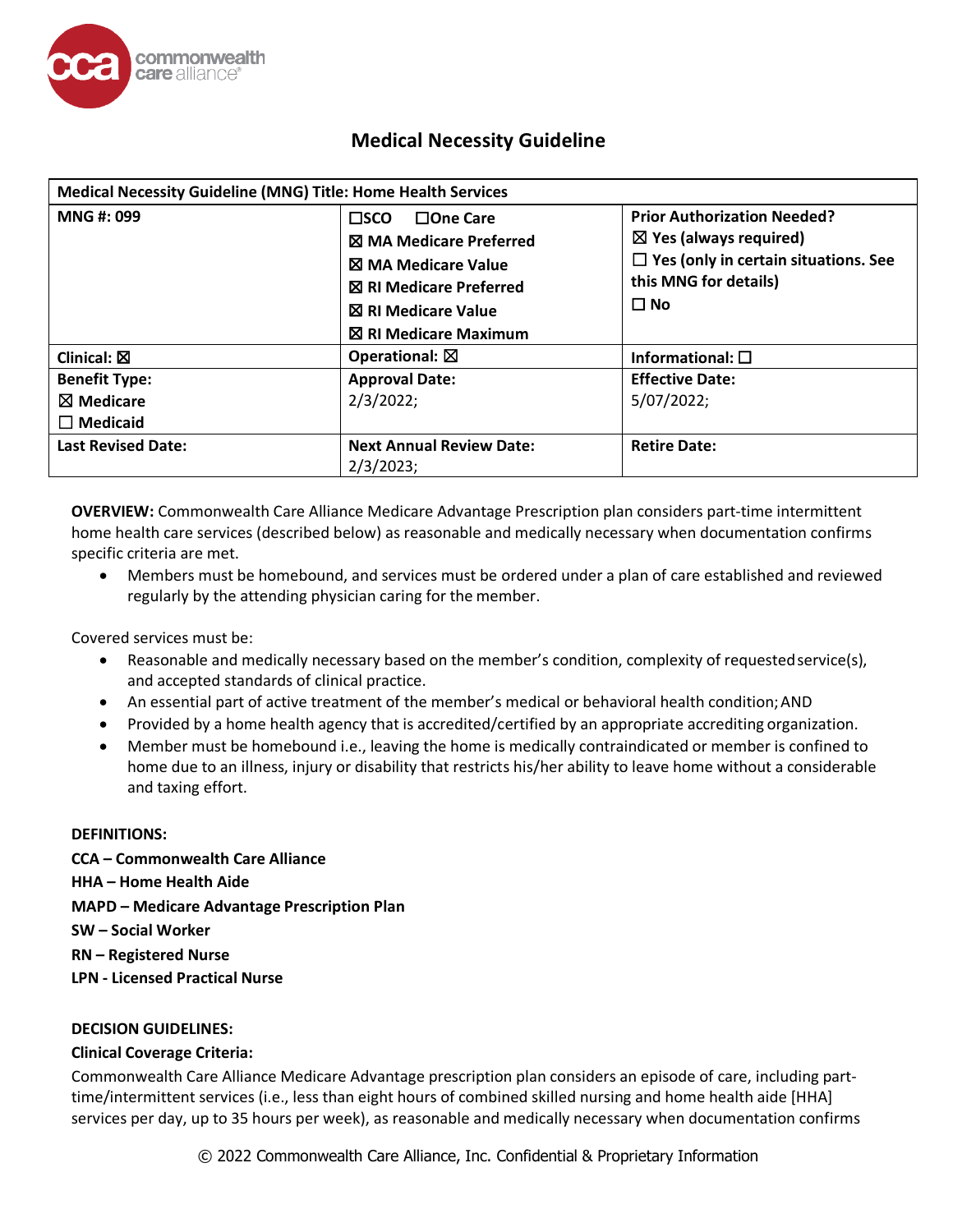

ALL the following:

- The member is homebound (i.e., leaving the home is medically contraindicated or the member is confined to home due to an illness, injury or disability that restricts his/her ability to leave home without a considerable and taxing effort). Exceptions to this criterion may be made only in limited situations where Commonwealth Care Medicare Advantage (in collaboration with the attending provider) determinesthat:
	- $\checkmark$  The member's medical condition prohibits safe travel to a treatment site where medically appropriate care can be furnished, OR
	- $\checkmark$  The member's residence is the most clinically appropriate setting for the member to receive needed care or maximize independence.

**NOTE**: In some situations, a service cannot be provided at the residence of a homebound patient because required equipment is not available. If the services required by an individual involve the use of such equipment, the member may receive needed services on an outpatient basis at a hospital, skilled nursing facility or a rehabilitation center, and still be considered homebound if he/she requires the use of supportive devices, special transportation, or the assistance of another person to travel to the appropriate facility.

- Requested services are reasonable and necessary based on the member's condition and an essential partof the active treatment plan developed by the attending physician.
- Skilled services are medically necessary to achieve defined medical goals and expected to improve the patient's condition in a reasonable (and generally predictable) period of time. Documentation of the medical goals of the current home health care plan (e.g., improved mobility, patient/family independence in care), estimated duration of need for the requested services, and member's progress towards established goals (short and long-term) is required.

Commonwealth Care Alliance Medicare Advantage considers skilled nursing services that exceed part-time intermittent services as reasonable and medically necessary for the following:

• **Intravenous, intramuscular, orsubcutaneousinjections and infusions, and hypodermoclysis or intravenous feedings** require the skills of a licensed nurse to be performed (or taught) safely and effectively.

If a member or caregiver is unable to administer the injection, daily nursing visits (seven days a week) may be considered for up to six months if reasonable and medically necessary. Documentation supporting the need for the extended course of treatment is required.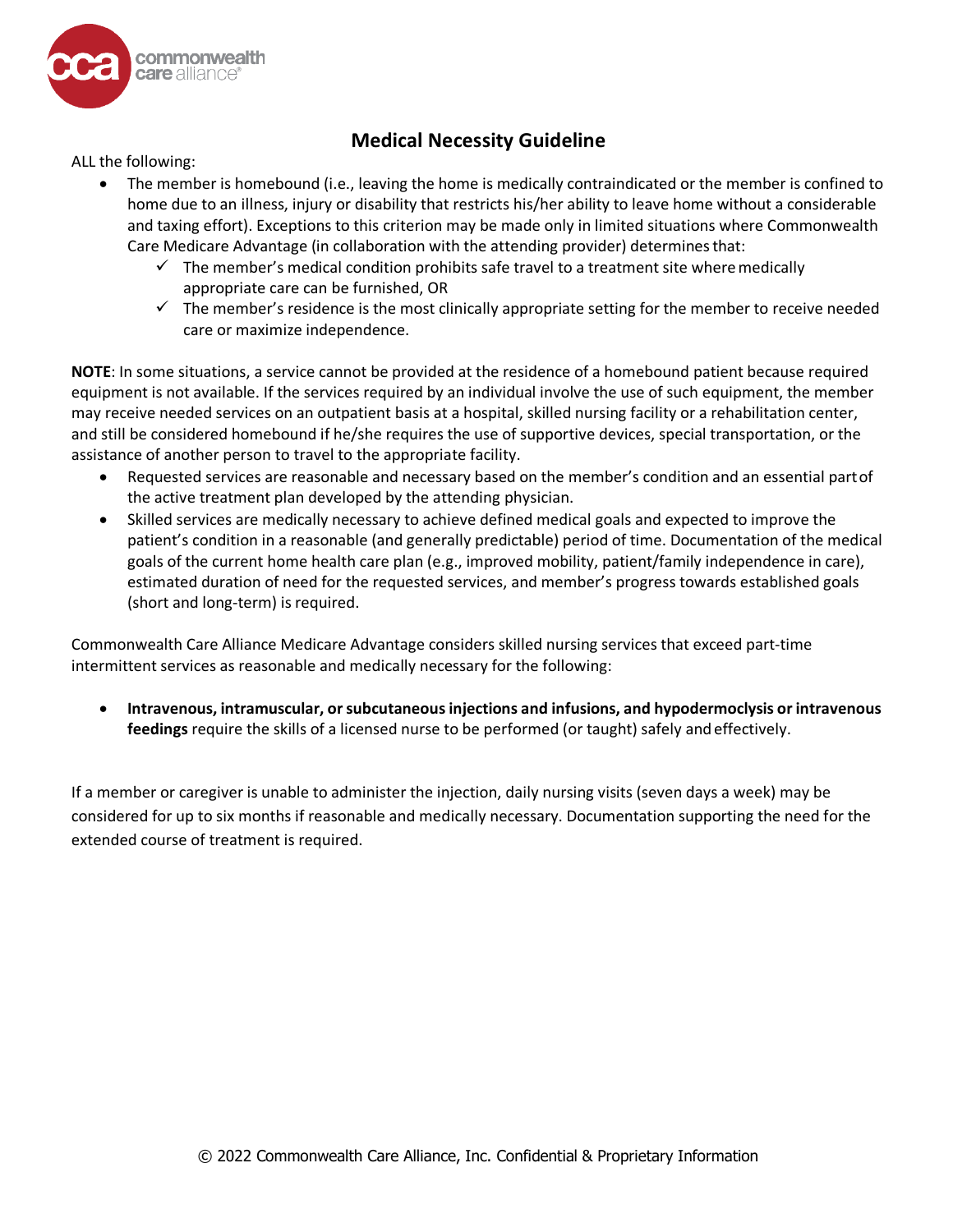

### **Service-Specific Criteria:**

| <b>Service</b>                                                                                                                                                                                                                                      | <b>Criteria</b>                                                                                                                                                                                                                                                                                                                                                                            | <b>Additional Information</b>                                                                                                                                                                                                                                                                                                                                                                                                                                                                                                                           |
|-----------------------------------------------------------------------------------------------------------------------------------------------------------------------------------------------------------------------------------------------------|--------------------------------------------------------------------------------------------------------------------------------------------------------------------------------------------------------------------------------------------------------------------------------------------------------------------------------------------------------------------------------------------|---------------------------------------------------------------------------------------------------------------------------------------------------------------------------------------------------------------------------------------------------------------------------------------------------------------------------------------------------------------------------------------------------------------------------------------------------------------------------------------------------------------------------------------------------------|
| <b>Skilled Nursing Services</b>                                                                                                                                                                                                                     | Services must require the skills of<br>a registered nurse, or a licensed<br>practical (vocational) nurse<br>working under the supervision of a<br>registered nurse.                                                                                                                                                                                                                        | Management and evaluation of a<br>member care plan in the home<br>health setting is considered a<br>reasonable and medically<br>necessary skilled service when<br>underlying conditions or<br>complications are such that only a<br>registered nurse can ensure that<br>essential non-skilled care is<br>achieving its purpose; involvement<br>of licensed nurses is required to<br>promote the individual's recover<br>and medical safety in view of the<br>complexity of medically necessary<br>unskilled services and member's<br>overall condition. |
| <b>Skilled Rehabilitative Services:</b><br><b>Physical Therapy (PT)</b><br><b>Services</b><br><b>Occupational Therapy (OT)</b><br>$\bullet$<br><b>Services</b><br>Speech Therapy (ST),<br><b>Speech Language</b><br><b>Pathology (SLP) Services</b> | Services must be of such a level<br>$\bullet$<br>of complexity or the member's<br>condition must require services<br>that can only be safely and<br>effectively performed by a<br>qualified therapist; and<br>Services must be directly<br>$\bullet$<br>related to a treatment<br>regimen established by the<br>physician and designed to<br>treat the<br>beneficiary's illness or injury. | The amount, frequency and<br>duration of the services must<br>be reasonable and appropriate,<br>and the members' condition<br>must be expected to improve in<br>a reasonable and generally-<br>predictable period of time.                                                                                                                                                                                                                                                                                                                              |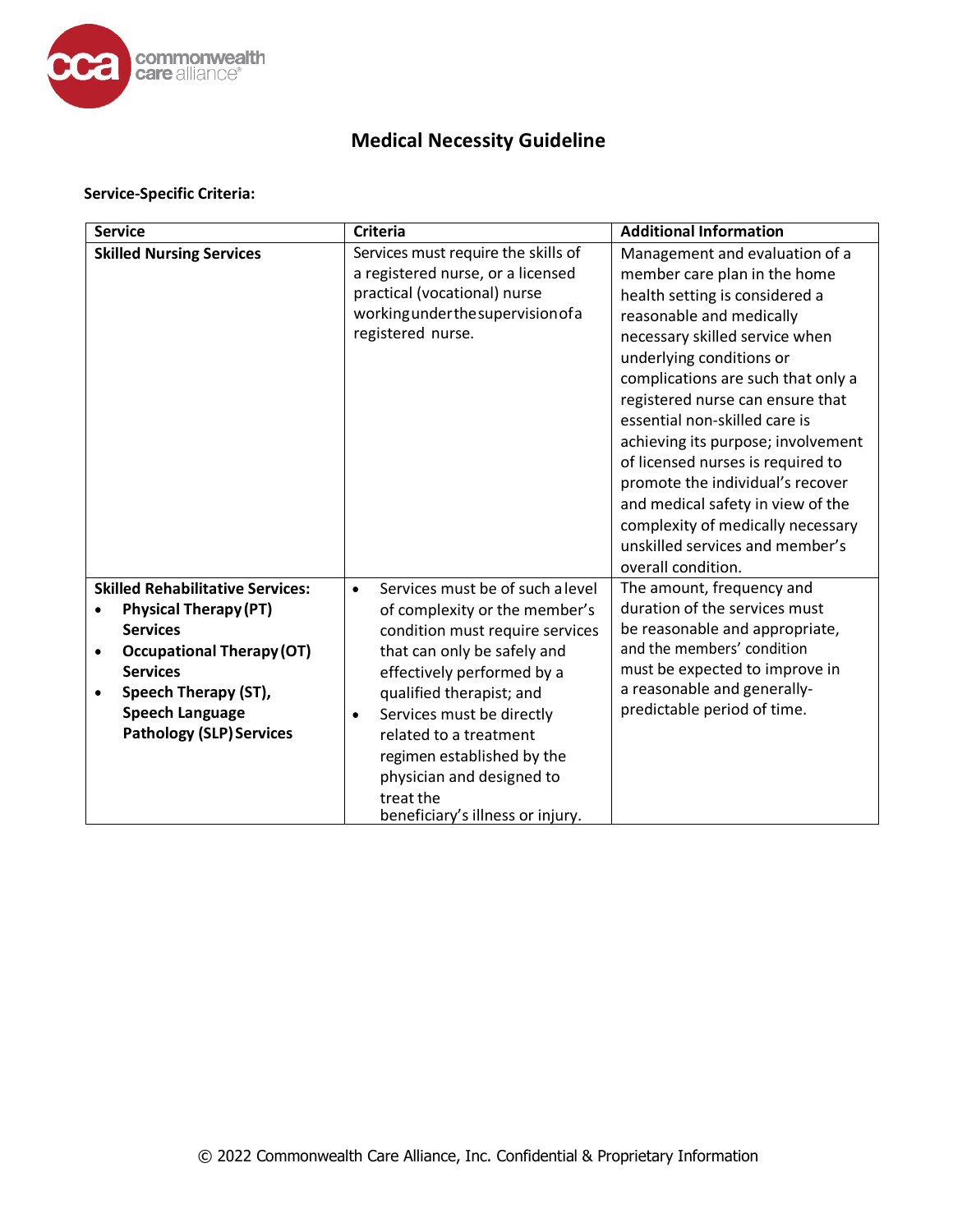

|                                | Services may also be covered when<br>the specialized skills, knowledge and<br>judgment of a qualified therapistare<br>needed to design or establish a safe<br>and effective maintenance program<br>related to a member's unique clinical<br>condition.                                                                                          |  |
|--------------------------------|-------------------------------------------------------------------------------------------------------------------------------------------------------------------------------------------------------------------------------------------------------------------------------------------------------------------------------------------------|--|
|                                | Services may also be considered<br>when<br>the<br>member's<br>clinical<br>condition is so complex that an                                                                                                                                                                                                                                       |  |
|                                | effective maintenance program<br>must be delivered by the therapist<br>(not an assistant) to ensure the                                                                                                                                                                                                                                         |  |
|                                | individual's safety.                                                                                                                                                                                                                                                                                                                            |  |
| Home Health Aide (HHA)         | Services are considered only when:                                                                                                                                                                                                                                                                                                              |  |
| <b>Services</b>                | The member requires<br>$\bullet$<br>skilled home health<br>services; and<br><b>CCA determines HHA services</b><br>$\bullet$<br>are essential and directly<br>related to authorized skilled<br>plan of care.<br>HHA must provide hands on<br>$\bullet$<br>assistance with ADLs i.e.,<br>bathing, dressing, following<br>established plan of care |  |
| <b>Medical Social Services</b> | Services are considered (as<br>appropriate) only when:<br>The member requires<br>$\bullet$<br>skilled home health<br>services; and<br>CCA determines medical social<br>$\bullet$<br>services are essential and<br>directly related to authorized<br>skilled plan of care.                                                                       |  |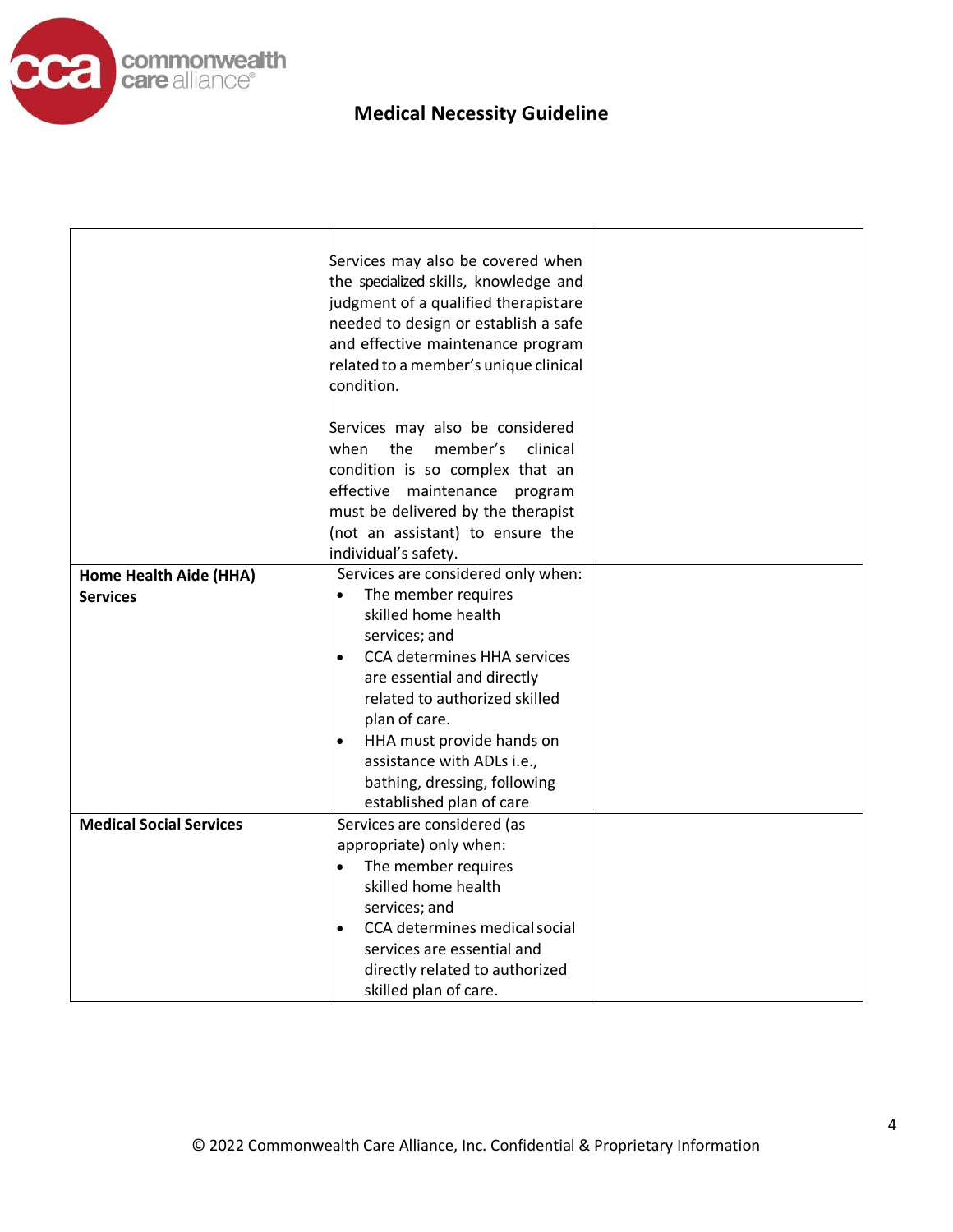

| <b>Nutritional Counseling</b> | Services are considered (as<br>appropriate) only when:<br>The member requires<br>skilled home health<br>services; and<br>CCA determines nutritional<br>counseling services are essential<br>and directly related to |  |
|-------------------------------|---------------------------------------------------------------------------------------------------------------------------------------------------------------------------------------------------------------------|--|
|                               | authorized skilled plan of care.                                                                                                                                                                                    |  |

## **LIMITATIONS/EXCLUSIONS:**

Commonwealth Care Alliance Medicare Advantage Prescription Plan does not cover:

- CCA does not pay for home health services provided in a hospital, nursing facility, intermediate care facility for persons with intellectual disabilities, or any other institutional facility setting providing medical, nursing, rehabilitative, or related care.
- Services must be provided in the member's residence. This is wherever the member makes their home. This may be the member's own dwelling, an apartment, a relative's home, a home for the aged, or some other type of institution, this also includes a homeless shelter.
- Services may not be provided in Adult Day Health centers, Day Habilitation Centers, dialysis or in combination with any other service or setting that includes any nursing, physical therapy, occupational therapy, speech language pathology, home health aide or medical social worker services Exceptions to this criterion may be made only in limited situations where Commonwealth Care Medicare Advantage (in collaboration with the attending provider) determines that:
	- $\checkmark$  The member's medical condition prohibits safe travel to a treatment site where medically appropriate care can be furnished, OR
	- $\checkmark$  The member's residence is the most clinically appropriate setting for the member to receive needed care or maximize independence.
- Home health aides (HHA) or homemaking services that are not an essential part of an active, goal-oriented, skilled home health care program
- Homemaking services only
- Custodial care (i.e., services furnished for companionship, maintenance therapy, supervision or primarily to assist a member with personal care)
- Private duty nursing or block nursingservices
- When a family member or other caregiver is providing services, including nursing/HHA services, that adequately meet the member's needs, it is not medically necessary for the Home Health Agency to provide such services CCA will not cover medical social services if the member's needs can be met by one of the disciplines of the ICT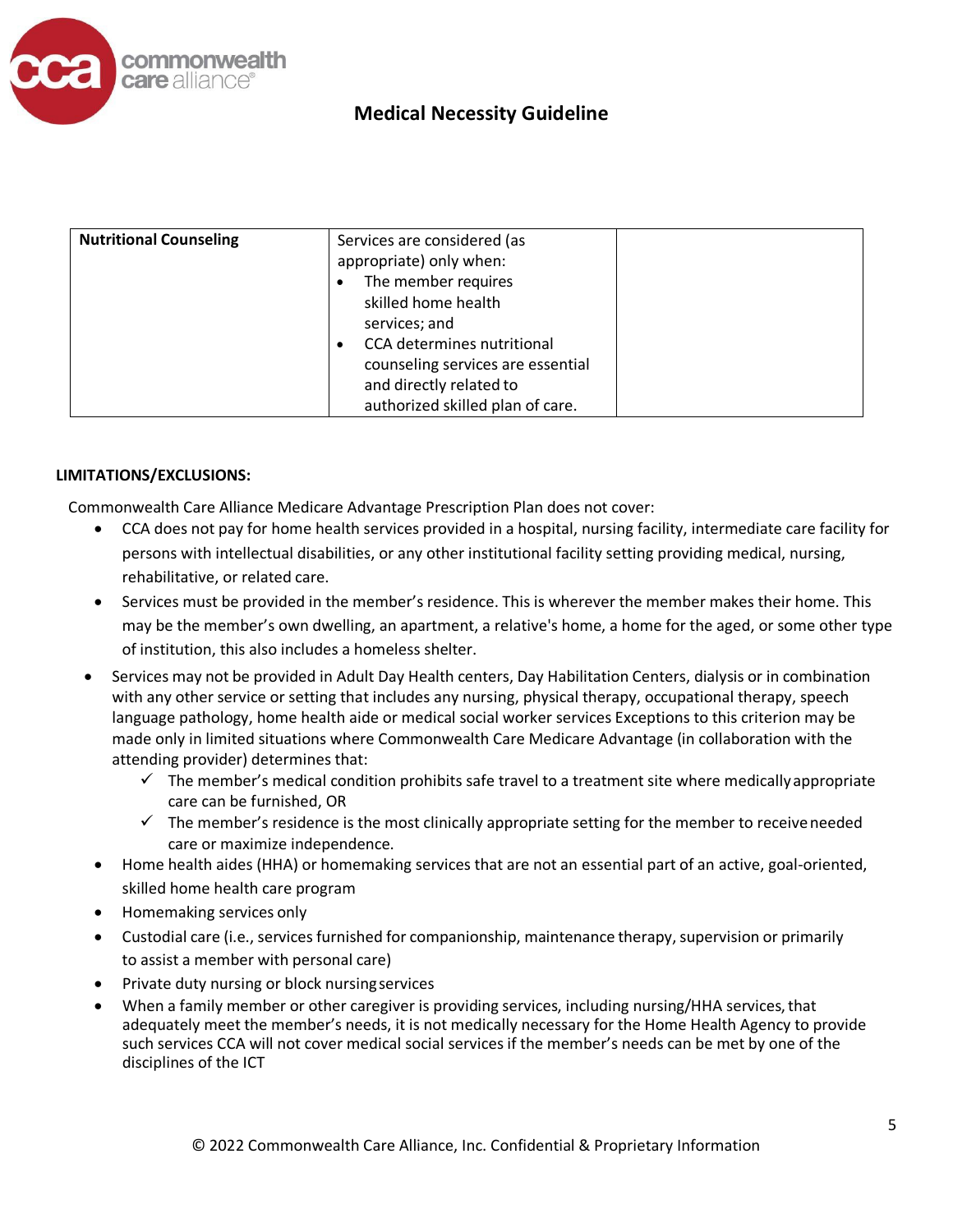

#### **AUTHORIZATION:**

**Codes are listed below for informational purposes only, and do not guarantee member coverage or provider reimbursement. The list may not be all-inclusive. Deleted codes and codes which are not effective at the time the service is rendered may not be eligible.**

| <b>HCPCS Code</b>           | <b>Description</b>                                                                                                                                                                                                      |
|-----------------------------|-------------------------------------------------------------------------------------------------------------------------------------------------------------------------------------------------------------------------|
| G0299                       | Services provided by a qualified RN in the home health or hospice setting, each 15 minutes                                                                                                                              |
| G0151                       | Services performed by a qualified physical therapist in the home health or hospice setting, each15<br>minutes                                                                                                           |
| G0152                       | Services performed by a qualified occupational therapist in the home health or hospice<br>setting, each 15 minutes                                                                                                      |
| G0153                       | Services performed by a qualified speech-language pathologist in the home health or hospice                                                                                                                             |
| G0155                       | Services of clinical social worker in home health or hospice settings, each 15 minutes                                                                                                                                  |
| G0156                       | Services of home health/hospice aide in home health or hospice settings, each 15 minutes                                                                                                                                |
| G0161                       | Services performed by a qualified speech-language pathologist, in the home health setting, in<br>the establishmentordelivery of a safe and effective speech-language pathology maintenance<br>program,<br>each15minutes |
| 99601, 99602<br>G0088-G0090 | Home Infusion Therapy                                                                                                                                                                                                   |

## **REGULATORY NOTES / RELATED REFERENCES:**

- 1. Code of Federal Regulations: Title 42 Public Health Chapter IV Centers for Medicare & Medicaid Services Department of Health and Human Services, subchapter b – Medicare program part 409 - Supplementary medical insurance benefits, Subpart E - Home Health Services Under Hospital Insurance.
- 2. 42 CFR Part 484 Home Health Services
- 3. CMS: National Coverage Determination (NCD) for HOME HEALTH Visits to a Blind Diabetic (290.1). Accessed January 12, 2021.
- 4. CMS: National Coverage Determination (NCD) for HOME HEALTH Nurses' Visits to Patients Requiring Heparin Injection (290.2). Accessed January 12, 2021.
- 5. CMS NCD) for Institutional and HOME Care Patient Education Programs (170.1). Accessed January 12, 2021.
- 6. Medicare Benefit Policy Manual; Chapter 7- Home Health Services (Rev. 10738, 05-07-21)
- 7. Medicare Claims Processing Manual; Chapter 10- Home Health Agency Billing (Rev. 10919, 08-06-21)

#### **ATTACHMENTS:**

| <b>EXHIBIT A:</b> |  |
|-------------------|--|
| <b>EXHIBIT B</b>  |  |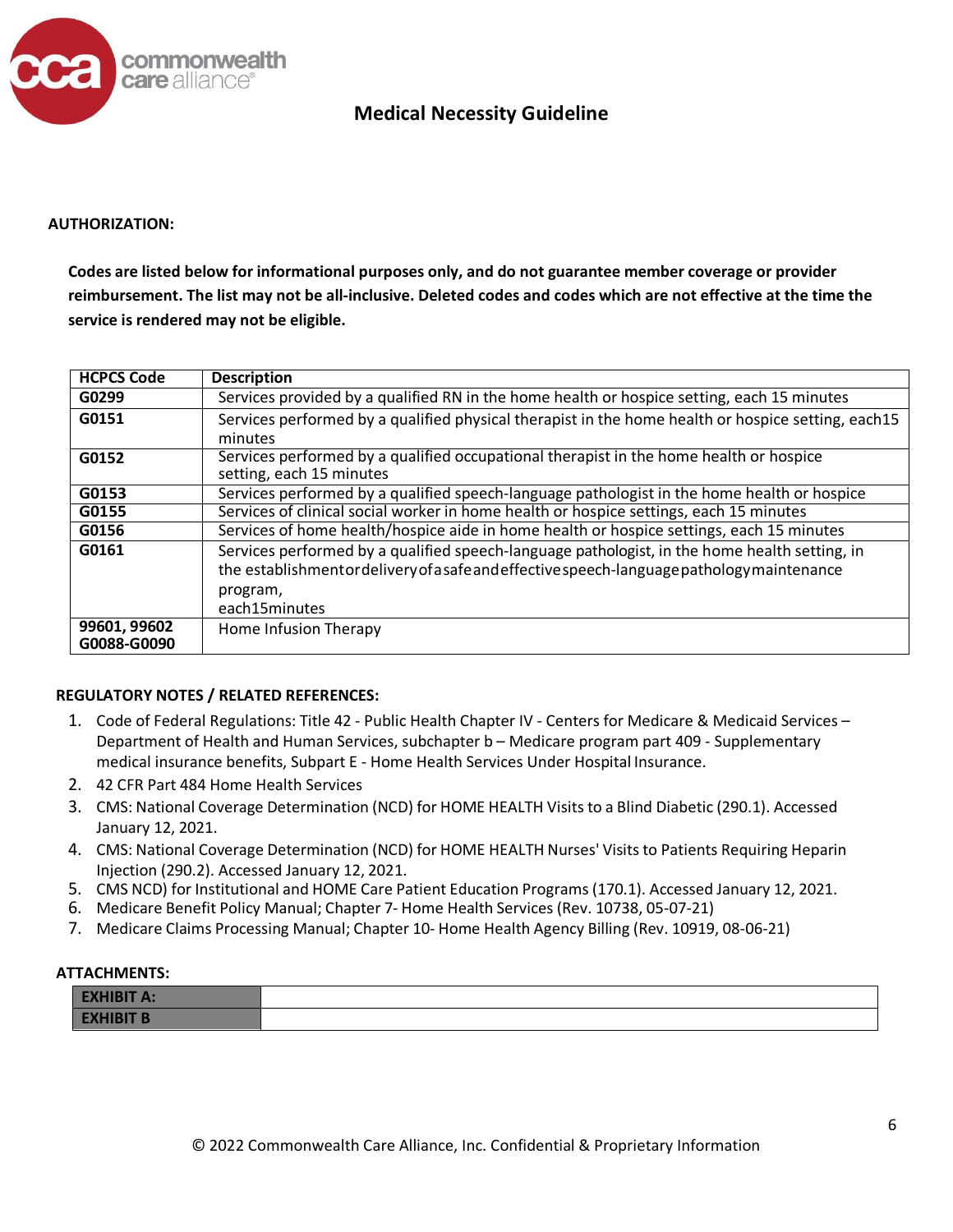

#### **REVISION LOG:**

| <b>REVISION</b><br><b>DATE</b> | <b>DESCRIPTION</b> |
|--------------------------------|--------------------|
|                                |                    |
|                                |                    |
|                                |                    |

#### **Disclaimer:**

This Medical Necessity Guideline is not a rigid rule. As with all of CCA's criteria, the fact that a member does not meet these criteria does not, in and of itself, indicate that no coverage can be issued for these services. Providers are advised, however, that if they request services for any member who they know does not meet our criteria, the request should be accompanied by clear and convincing documentation of medical necessity. The preferred type of documentation is the letter of medical necessity, indicating that a request should be covered either because there is supporting science indicating medical necessity (supporting literature (full text preferred) should be attached to the request), or describing the member's unique clinical circumstances, and describing why this service or supply will be more effective and/or less costly than another service which would otherwise be covered. Note that both supporting scientific evidence and a description of the member's unique clinical circumstances will generally be required.

#### **APPROVALS:**

| Avideep Chawla                             | Director, Utilization Management                       |
|--------------------------------------------|--------------------------------------------------------|
| <b>CCA Senior Clinical Lead [Print]</b>    | <b>Title [Print]</b>                                   |
|                                            | 2/3/2022                                               |
| <b>Signature</b>                           | Date                                                   |
| Doug Hsu, MD                               | Vice President, Medical Policy & Utilization<br>Review |
| <b>CCA Senior Operational Lead [Print]</b> | <b>Title [Print]</b>                                   |
| fl. Her                                    | 2/3/2022                                               |
| <b>Signature</b>                           | Date                                                   |
| Lori Tishler, MD                           | Senior Vice President, Medical Services                |
| <b>CCA CMO or Designee [Print]</b>         | <b>Title [Print]</b>                                   |
| All Tishler                                | 2/3/2022                                               |
|                                            |                                                        |